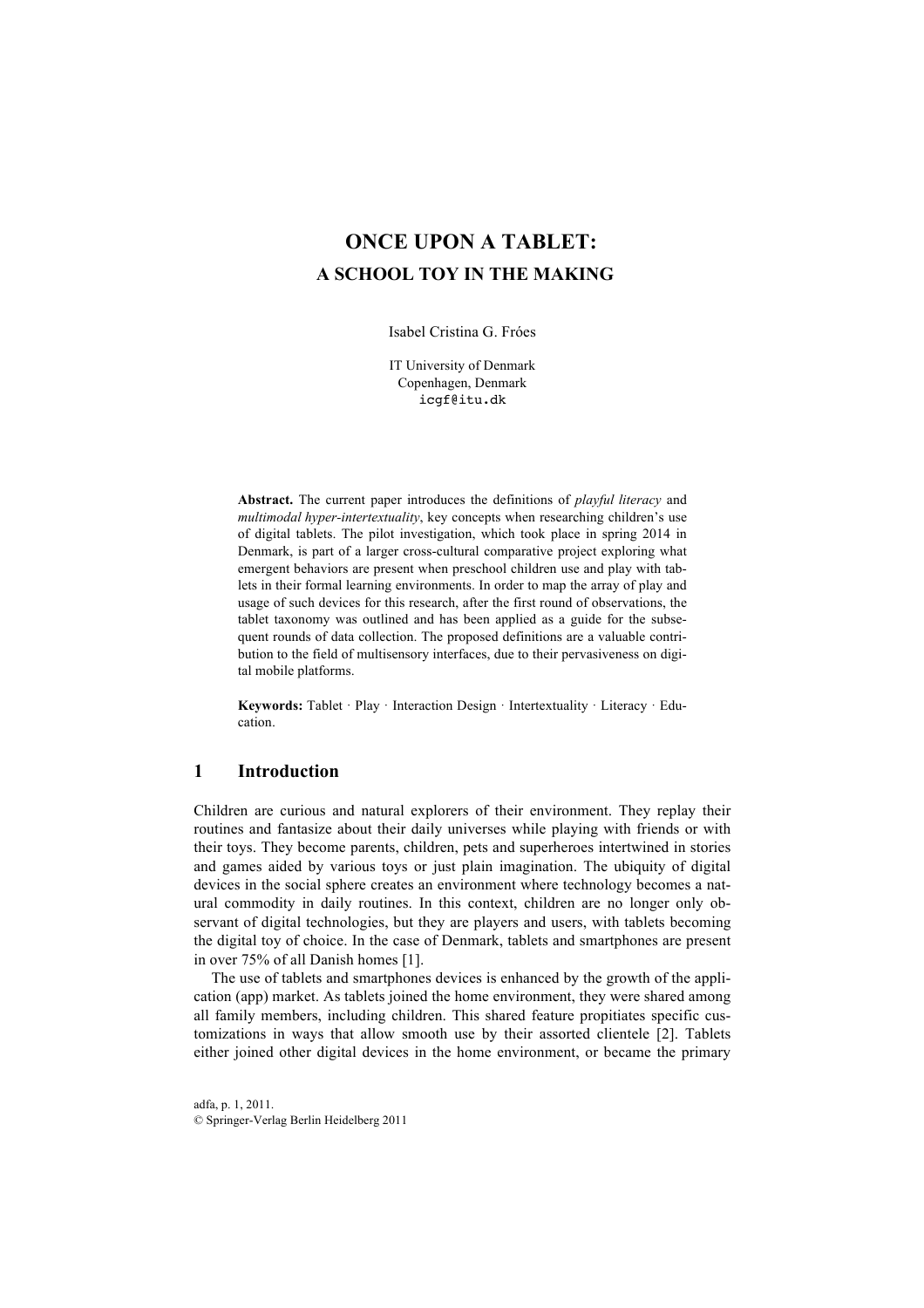digital tool. With the proliferation of these portable devices, daily activities, such as surfing the Internet, reading newspapers and magazines, listening to music, as well as playing games, have migrated from computers to tablets with little effort [3].

In order to map how 4-7 year old children in distinct cultures use and discover tablets' capabilities, this PhD research, which started in spring 2014, focuses on observing preschoolers' uses of these devices in three countries; Denmark, Japan and Brazil. Tablets, as the latest toy in the playground, raise a number of questions when studying children's digital knowledge: What is learned during tablet interactions? What kinds of skills are being developed with tablet play? How does the target group, which is still non-alphabetized, navigate digital literate interfaces? Does the concept of digital literacy cover preschoolers' tablet play? How can tablets promote social interaction? Which modes of interaction are present during tablet play?

More specifically, preschoolers' playful experimentation with tablet devices provides valuable information on future uses of technologies in educational institutions and how such technologies can be explored as learning aid tools. In order to complement learning and digital interactions fields of study, definitions of digital literacy are being revisited together with related theories, which help inform and define the current scenario of digital learning and digital play. Additionally, this research challenges notions of digital literacy by confronting how children's use of tablets is affording or complementing modes of learning, suggesting a definition of *playful literacy*. Supplementing *playful literacy*, the tablet taxonomy, which has emerged from the pilot study findings, has been defined and presents key topics towards upcoming researches that focus on children's interactions with tablets. Among the subtopics that emerged from the tablet taxonomy, the concept of *multimodal hyper-intertextuality* proves itself of relevance and it should serve as a valuable contribution to studies in the field of multisensory interfaces.

#### **1.1 Digital Play**

Digital play, on consoles and portable devices, has been an integral part of childhood for the past twenty years, through a combination of three key elements: technology, culture and marketing [4]. The playful trait of portable devices currently witnessed in society, with games amounting to 50% or more of tablet use [5], is also of high significance. Following a trend of touch screen mobile devices initiated in 2007 with the success of smartphones, digital tablets have grown in popularity and slowly become the device of choice for both work and play [6]. There are several available apps with various purposes such as games, education, reading, etc. As of February 2015 [7] there were more than 80,000 educational apps available for the iPad, and they target both educational institutions and families. Notwithstanding that these apps do not necessarily target pre-school children, it is still of relevance to acknowledge these numbers in order to better assess how digital learning became highly connected to tablet devices as the educational tools of choice within a five-year timeframe.

From a tangible perspective, due to their lightweight and size, tablets are more portable than laptops, so they are easier to store and transport. Tablets and apps, which are also cheaper than computer and software packages, have become an attrac-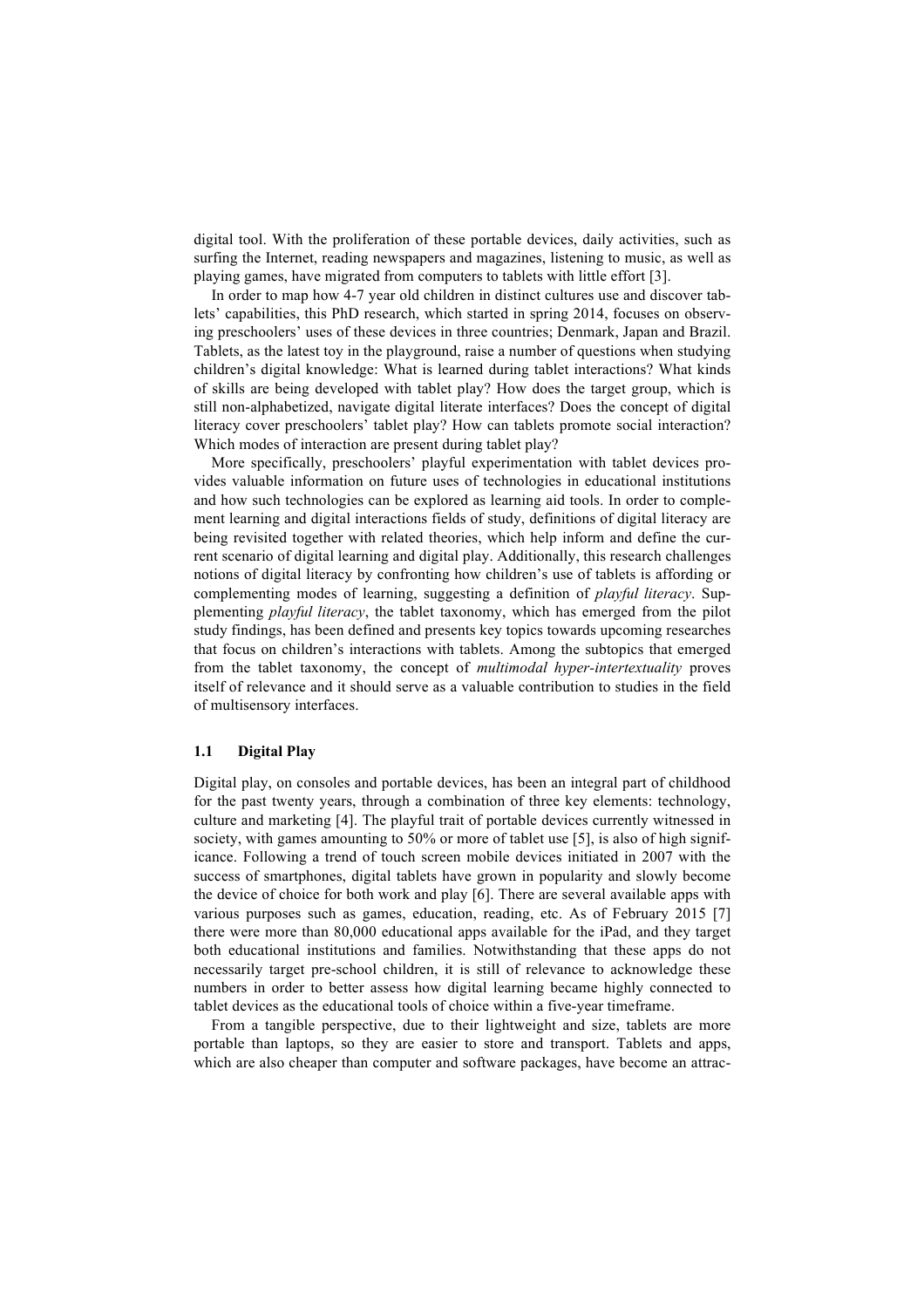tive option for institutions. Another perspective relates to access of knowledge. As the Internet has grown to be a reliable information resource, its use in schools has become more prevalent, with students using an assortment of online software and search engines as learning tools. Following this Internet role in society and schools, it is pertinent to say that tablets entered the consumers' market when a large infrastructure was already in place to make them a desirable and useful device. It is therefore hardly surprising that schools worldwide are adopting them as educational tools [8]. In Denmark, following local ICT initiatives, tablets (primarily iPads) have been chosen to complement educational materials in the Danish school system [9]. Therefore studying what preschool children know and how they interact with tablet devices is key to informing and challenging future development of similar digital tools in educational institutions. During the pilot study, nineteen children were observed, with seventeen of the observations taking place at the partnering institution, a Danish kindergarten that is in the process of acquiring tablets, and plans to use them as one of the kindergarten's activities in the near future.

#### **1.2 Child-Friendly Interface**

A unique characteristic of tablets' shared access lies in its interface. Despite tablet app icons' static behavior [2], the fact that there are no 'important files floating on the screen' facilitates its sharing capabilities. The primary interface contains only apps, which according to the pilot study's results, tend to be recognized by the intended users. Users are less concerned about undesired file deletion or other similar problems. Besides this, as they are touch-sensitive devices, the need for a "mouse" is eliminated, giving tablets the advantage of easy and faster setup and use in both formal and informal settings (on tables, as well as on couches).

As young children swipe their little fingers across screens and figures, they appropriate tablet devices to their own needs by playing and exploring icons and images beyond their intended design parameters. One example is taking screenshots of the main screen and using them in a 'paint like' application, or just playing with the placement of app icons as if in a type of game involving 'arranging' toys. Although preschoolers (and even younger children) mostly choose children's apps, they are able to engage with a large variety of apps, even ones that have been developed for literate users, such as YouTube and Google search. Initial pilot observations have shown that these children, who are not yet schooled, take on the challenge of copying alphabet symbols from their favorite toys into search form fields in order to engage with videos, images and games featuring that same character. They are not intimidated by apps that require the use of letters, words or numbers in their game play. They also tend to skip any written or oral information in a game and discover or create the rules and goals of the game themselves by virtue of trial and error. In an almost decoding process, the observed children were quick and keen to learn, even though they were not familiar with many of the apps in the specific tablets used for the research.

During the observations, children were not interested in apps that did not seem like children's apps. This is of relevance as it informs about children's semiotic awareness in relation to digital interfaces. How do children classify and identify digital icons?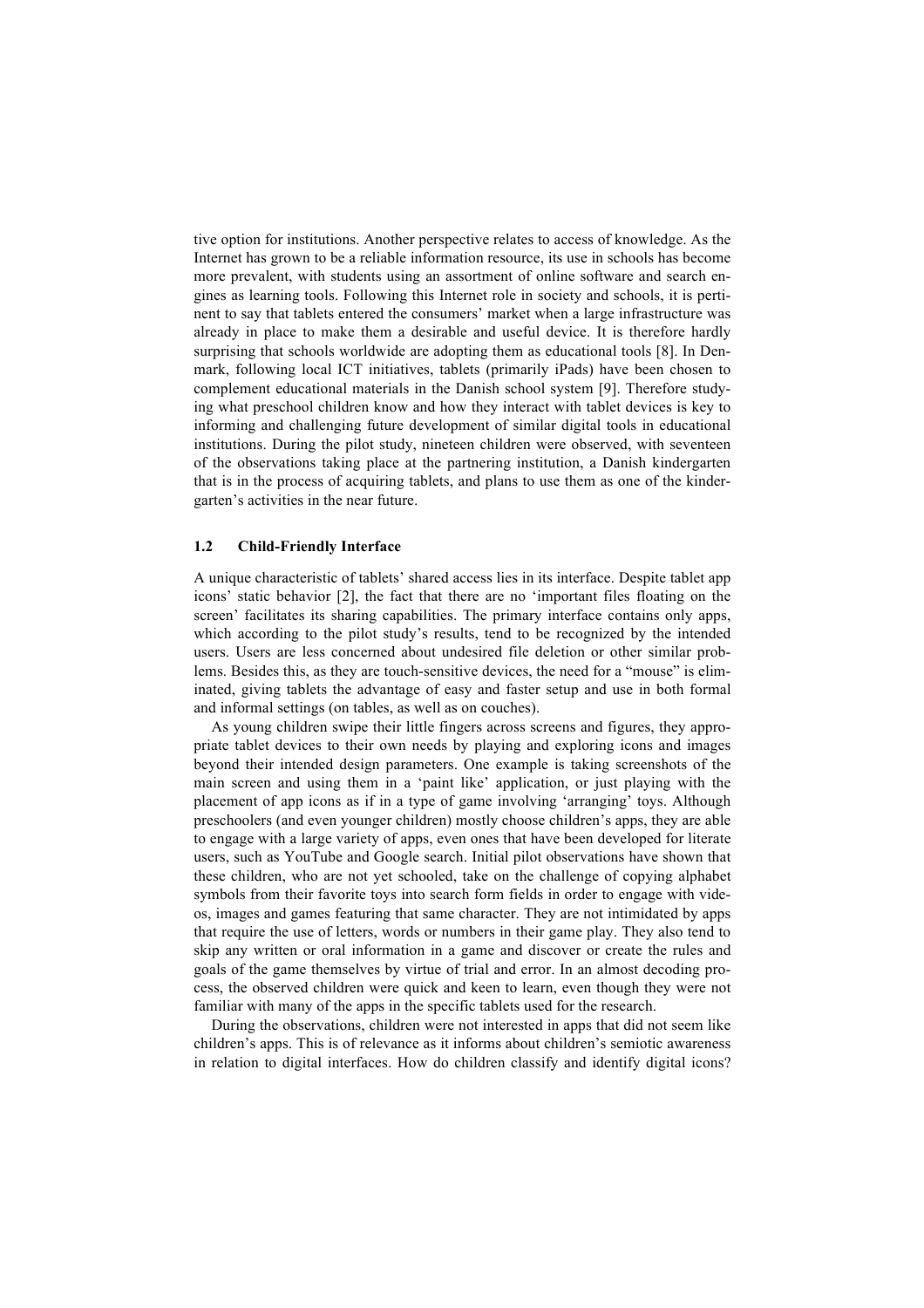What motivates a choice of one app rather than another? This semiotic trait is one of the skills being afforded by children's exposure to digital devices, it shapes children's expectations towards upcoming interactions and interfaces in the digital realm, thus it composes one of the categories identified in the tablet taxonomy.

# **2** *Toyblet* **Taxonomy**

The tablet taxonomy[10] definition was based on the first round of observations and it is briefly described below<sup>1</sup>. The taxonomy topics are divided into five categories: *vocabulary*, *design*, *pla*y, *interaction* and *emotion*, each covering three or more related subcategories. For example, the topics of *vocabulary*, *design* and *play* deal with learning sides of tablet play, including symbolic meanings and cultural expectations; *interaction* and *emotion* provide information about skills being developed and social qualities observed when talking about or playing on tablets.

The taxonomy topics are grounded on the pilot study findings and address some initial research questions: a) What is learned during tablet interactions? b) What kinds of skills are being developed with tablet play? c) How does the target group, which is still non-alphabetized, navigate digital literate interfaces? d) Does the concept of digital literacy cover preschoolers' tablet play? e) How can tablets promote social interaction? Besides addressing these questions, the taxonomy expands them further into broader arenas.

The taxonomy topics are:

*Vocabulary .* Deals with themes of how adult mediation shapes and affects children's perceptions of their activities on tablet devices. The topic also deals with a lack of words that specifically define characteristics of the interface and types of activities, e.g. do we swipe to another 'screen', 'region' or 'app selection'? Apps are called games, even though they might be a read-aloud book app, or a full platform containing a wide range of activities, such as puzzles, sing-along or drawing.

*Design .* Relates to both graphical and interaction design features, such as tablet semiotics and how apps are designed. E.g. how children decode apps' symbolic meanings (what is available to use, what is 'locked', how they distinguish 'children's apps' from other apps, etc.); it also relates to what types of information app icons communicate during a first and subsequent encounters.

*Play .* Concerns the modalities of play taking place when using tablets. Both the modes of play afforded by a wide range of applications (solve a puzzle, listen to a story, draw or pop symbols, dress-up dolls, etc.), as well as ways in which children create and defy these modes through playing (not necessarily following the suggested solution, just playing for fun without following the app design). This category also deals with how digital play is intertwined with a broader culture outside tablets, which

<sup>&</sup>lt;sup>1</sup> The tablet taxonomy is fully described at Fróes, I.C.G.: Toyblet : A Taxonomy to Children ' s Playful Interactions with Tablets. (Forthcoming).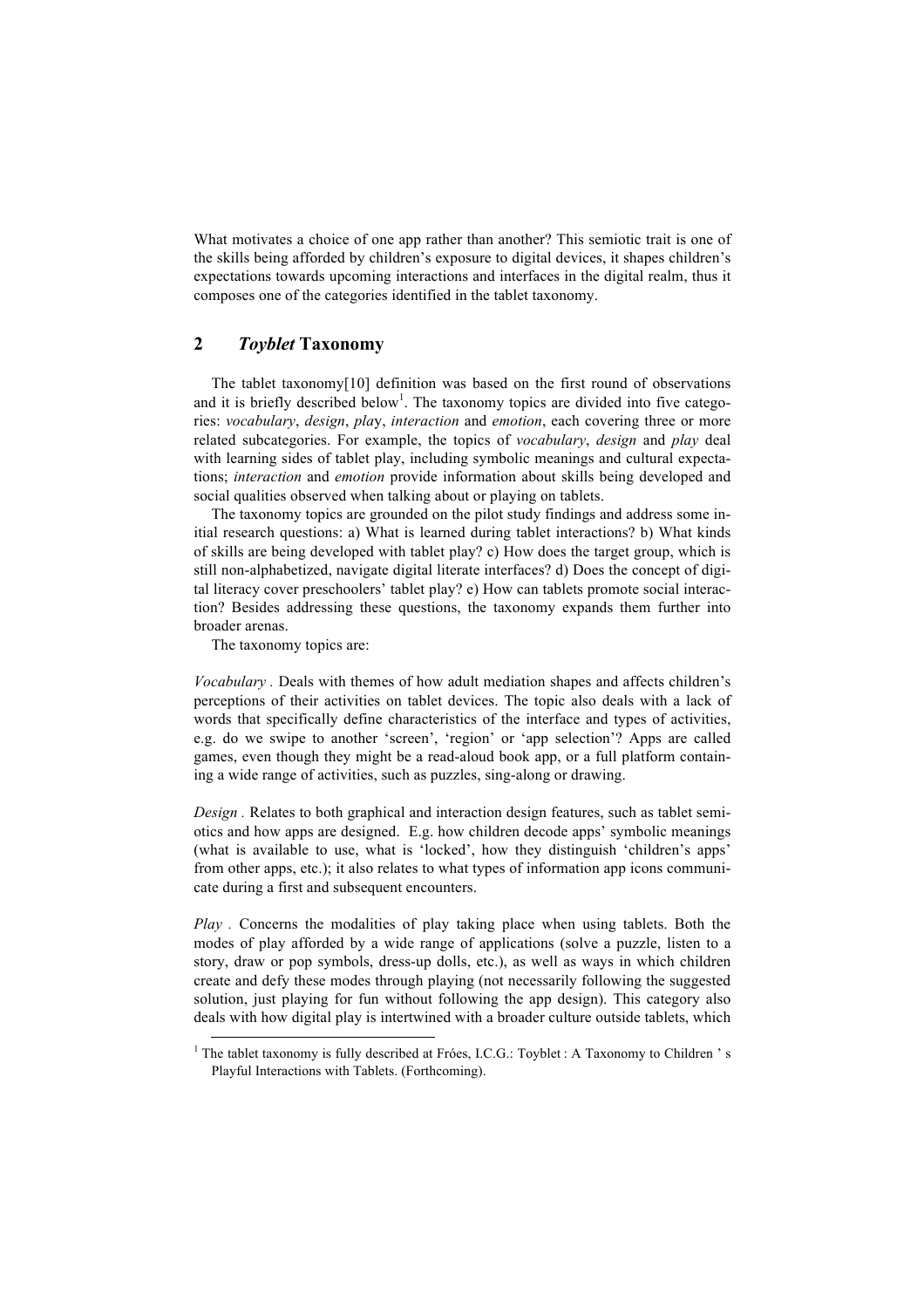involves television programs, movies, toys, clothing, language references, etc. For example, users can choose an app based on a TV program, a brand or a movie, and choose clothing with app character icons. Together, this vast universe of play modes combined with the interlinked knowledge from distinct sources, define the subtopic of *multimodal hyper-intertextuality* that will be described in more depth in a later section of this paper.

*Interaction .* Covers what motivates and engages children's use of tablets. It also deals with how preschoolers tackle and explore unknown narratives and interfaces. For instance, every time children are confronted with unknown apps, they have ways of identifying and 'problem solving' during gameplay, either by trying things out or by comparing the app with previously experienced apps. Another aspect is playing on an app without expectations i.e. ignoring the game goal, besides not having to 'put toys away' after they have had enough of an activity – just choose another app instead.

*Emotion .* It includes subcategories covering notions of identity, privacy and attachment. They directly relate to social and emotional properties linked to tablet play: e.g. referring to app avatars and characters as 'I'; being able to join in conversations related to apps in their social environment, with peers, relatives and others; associations of playing on a tablet in specific circumstances, such as on holidays, together with friends or family, etc., which may shape emotional bonds and memories.

The tablet taxonomy contributed to acknowledging emerging patterns encountered during *tablet play*. The taxonomy also served as a guideline to review and challenge a number of theories connected to ways children use and play with digital media, as well as children's tablet literacy.

## **3 Playful Literacy**

While the early concept of literacy is defined as the ability to read and write, and a number of scholars have already covered the area of how digital technologies can aid the processes of acquiring literacy skills [10, 11, 12, 13], digital literacy has a broader perspective and covers a much larger learning spectrum beyond reading and writing skills. With the spread of computers and IT-related communication, digital literacy was initially defined as the ability to use computers [14, 15, 16]. Internet and Internet communication technologies (ICTs) helped outline new forms of literacy and due to technological advances, digital literacy is in continual change and development [18]. Additionally, the advent of mobile devices has brought a change in how literacy is attained and perceived [18, 19].

For the purpose of this study, I chose to use Martin's definition of digital literacy due to its comprehensiveness. He defines digital literacy as:

*"The awareness, attitude and ability of individuals to appropriately use digital tools and facilities to identify, access, manage, integrate, evaluate, analyse and syn-*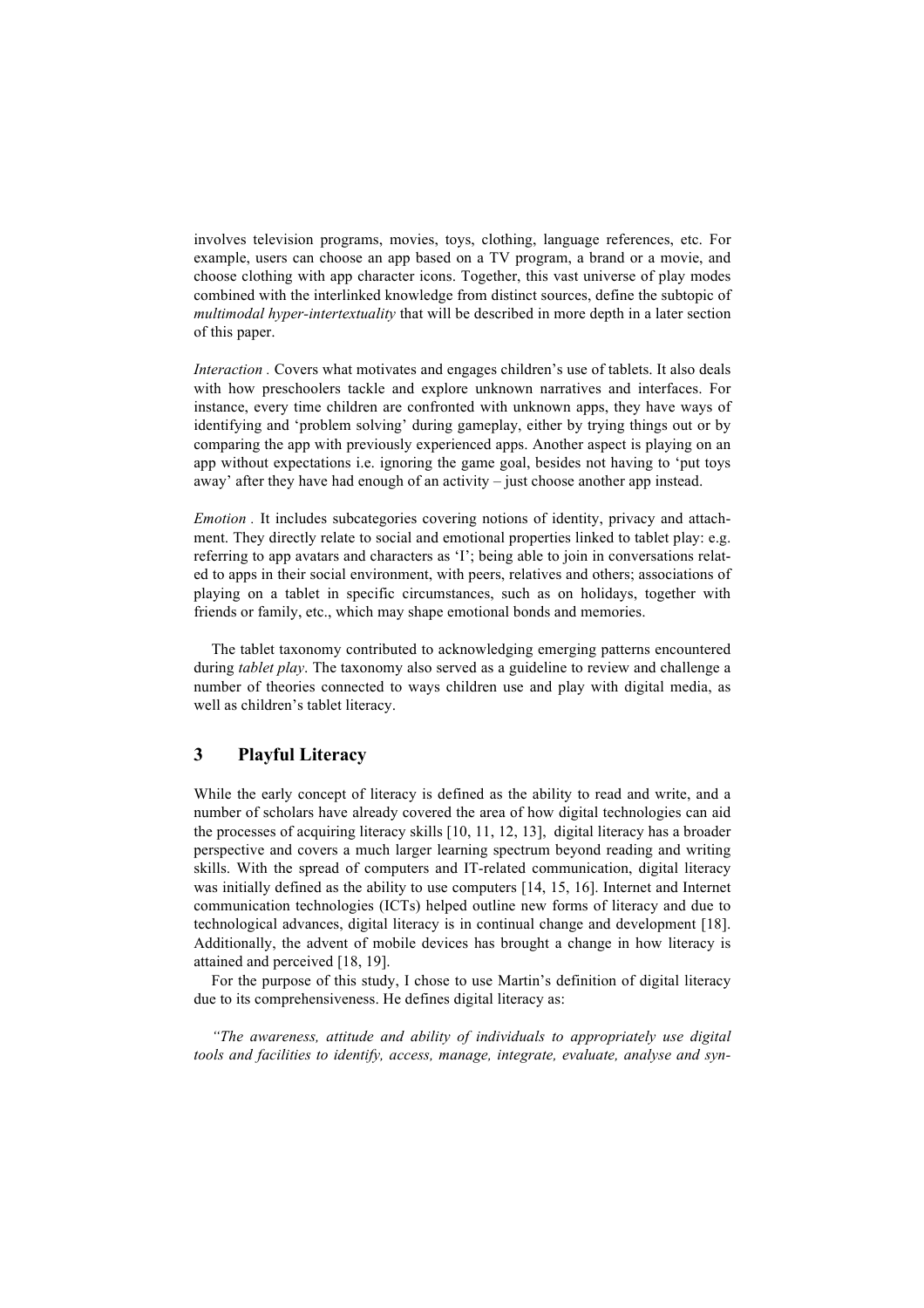*thesise digital resources, construct new knowledge, create media expressions, and communicate with others, in the context of specific life situations, in order to enable constructive social action; and to reflect upon this process*." [15]

Although Martin's definition covers an extensive ground in terms of digital literacy, other scholars have suggested parallel and sometimes complementary definitions, such as media literacy [17], and emergent literacies [20] . Media literacy broadens the scope of digital literacy and is described by Buckingham as the capacity not only to use media devices, but to also be able to assess and understand the breadth of media's cultural aspects and impacts [17].

The concept of emergent literacies predates the other concepts above, and according to Spencer [20], it is characterized by:

"*The continuous incidental interaction of children and adults in a world of increasing semantic complexity, intercultural contact, common experience of media, and the possibilities of almost immediate communication systems … have to be acknowledged as events in emergent literacies"* [20]

Due to the ubiquity of portable devices, such as tablets, and even to the ongoing development of new interfaces of interaction (wearable, non-touch interfaces, etc.), it is relevant to reassess the roles of digital-related literacy currently witnessed in society. This assessment has to be complemented with investigating the modes of learning they are affording. By observing the types of literacy occurring outside specific apps that are present in digital device interaction as a whole, it is possible to identify the assets of some of these modes.

Based on the findings resulting from the pilot study observations, it became apparent that the ways preschoolers use tablets portrayed degrees of literacy; however they did not fit within existing digital literacy definitions. A simple example refers to the term "*appropriately"* and the *reflective* theme suggested by Martin [15] in his digital literacy definition. Neither of them applied in the context of the researched target group. E.g. children challenged the way apps were designed by tapping back buttons and playing in infinite loops rather than following the app design. Another example was trying to control an interaction by shaking the device instead of using a finger.

The styles of digital play that tablets afford, together with the knowledge of app characters and with the range of activities and possibilities within one device, have entered children's play discourse – either in drawings, or when talking about some of the games. However at this stage there is little reflection upon the whole process and even about perceptions of abstract topics such as "Internet". Even though there is a degree of reflection while playing on a device, these children, who were all younger than seven years old, saw the devices as a toy containing many games. They did not differentiate between distinct activities on the tablet, such as drawing, watching a cartoon, or playing a game. All of these activities were described as game like activities. However, when the children were asked to use a specific application (Book Creator app), this activity was not recognized as play time, even though the children were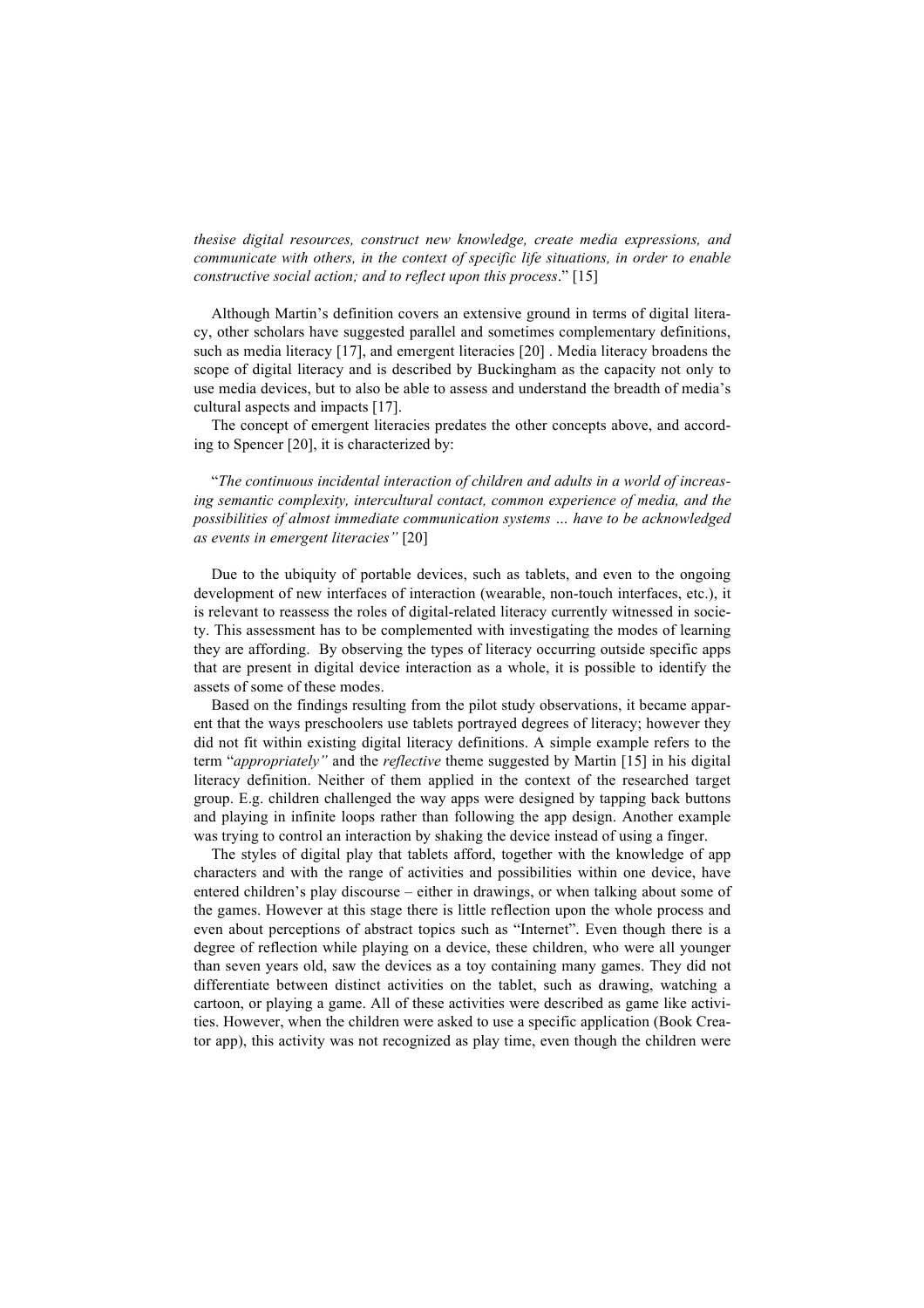doing something they tend to recognize as play in other settings (drawing, telling stories and jokes to their peers, etc.).

Based on the playful characteristics that regulated the observed interactions, I have proposed the concept of *playful literacy. Playful literacy* is defined as *the ability to use, interact, relate, communicate, create, have fun with and challenge digital tools through playful behavior.*

This definition of *playful literacy* is intended to challenge and expand digital literacy perceptions, aiding future studies that address children and emerging digital technologies. Moreover, the concept of *playful literacy* acknowledges the role of 'having fun' as a key quality of successful digital interactions among preschoolers. *Playful literacy* can also be helpful in supporting forthcoming assessments of technologies among older target groups, due to the wide spectrum of playful multimodal interactions afforded by tablets and similar devices.

#### **4 Playful Intertextuality**

Despite the screen constrains, tablets afford a *playful literacy* by being versatile toys with diverse modes of play and topics of interest, and fitting in with children's curiosity and pace. As different apps are available in one device, and more apps can be downloaded through the devices' 'digital stores', tablets can be described as unique multipurpose toys that afford a subtle link between physical and digital experiences, e.g. actual payments for digital downloads. These exchanges between the digital and physical realms relate to notions of intertextuality [24, 25, 26]. In 1987, John Fiske defined the concept of intertextuality as:

"Any one text is necessarily read in relationship to others and that a range of textual knowledges is brought to bear upon it. These relationships do not take the form of specific allusions from one text to another and there is no need for readers to be familiar with specific or the same texts to read intertextually. Intertextuality exists rather in the space between texts." [26]

This definition of intertextuality has been expanded to delineate the ways in which a variety of media interrelate, shaping the later concept of transmedia intertextuality [24, 25], [27], when characters or stories converge throughout various media, creating an intertextual narrative. The narrative from one medium suggests the consumption of the next medium, such as read the story, play the game, watch the movie, etc. In tablets, this type of narrative can occur from within one app, where a child can listen to the story while playing a game with one of the characters, followed by a small video, which can then lead to an online store or website where the child can be exposed to existing merchandise (physical or digital) related to the character or brand. The notion of intertextuality is very much connected to hypertext, hypermedia and hyperintertextuality theories. Hypertext [28] was regarded as a live reference to distinct pieces of textual information, hypermedia [28] was defined as complexes of branching and responding graphics, movies and sound as well as text, and hyper-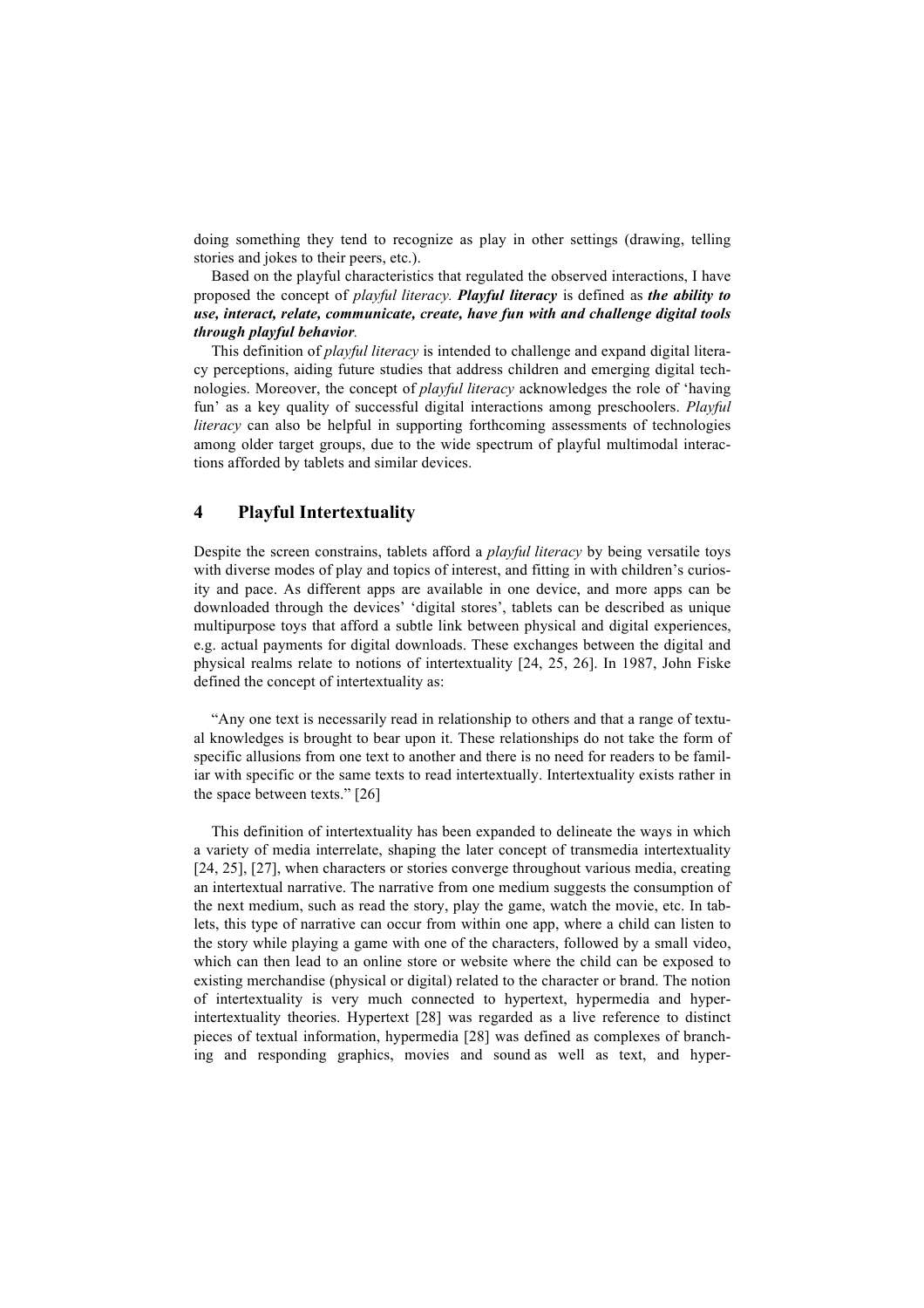intertextuality [29, 30] has been portrayed as the multimedia version of hypertext. However, the intertextuality and intertwined features of tablet applications afford a new paradigm that I am currently proposing to define as multimodal hyperintertextuality.

#### *Multimodal hyper-intertextuality refers to the wide array of media and modes of use in which users rely on and experience the interaction and interdependence of applications on mobile platforms, tablets and smartphones*.

One example is encountering or being exposed to a specific topic at a static location, such as at home, or while on the go, and picking up the portable device in order to search for related information on a browser. As you click on one of the images, you are redirected to another application that will allow you to access the information, for example tapping on a video icon that will open YouTube and possibly redirect you to the "store" app, where you can then download the app in order to see and explore the searched content in more detail. If the information related to a cartoon character, you might be led to a book, movie or game app and so forth. If the content searched was related to music, you could watch a video, listen to a song, and if you like it, add it to a playlist.

Preschoolers are growing up with this vast realm of possibilities and continuous technology developments. When asked why they liked playing on tablet devices, all the children observed mentioned "fun" as the main reason. Tablet devices' *playful literacy* and *multimodal hyper-intertextuality* are shaping children's learning skills and perceptions of their everyday life. This trend not only shapes children's experiences with digital devices, it also prompts other interactions to follow suit, and to contain a multitude of perceptions in every interaction, which will feed into another experience.

The theme of *multimodal hyper-intertextuality* complements that of *playful literacy* and both contribute to the field of multisensory interfaces informing current modes of experiencing and interacting with tablet devices, i.e. adding characteristics of fun and intertwined app interaction together with diverse inputs (touch, voice) and outputs (visual, sound, tactile), as some of the ways that digital events can be experienced. Furthermore, even though the definition emerged from a study on preschoolers, it can be expanded to related research involving tablets or other similar connected portable devices.

#### **4.1 Multimodal Hyper-Intertextual Culture**

Following the lines of a *multimodal hyper-intertextuality* phones and tablets are seen in movies, cartoons and advertising, they are used by people around us as well as by characters in TV series. As mobile devices feature in this fantasy universe, they also belong to households across countries and cultures. An observant child therefore learns by watching not only people, but also TV shows, movies and flipping through comic books. Some of these TV shows are broadcast across the western and eastern areas of the world through various channels, both television and online, shaping a common knowledge and expectation towards various devices. The pervasiveness of mobile platforms in society has afforded the interesting phenomenon of 'mobile play-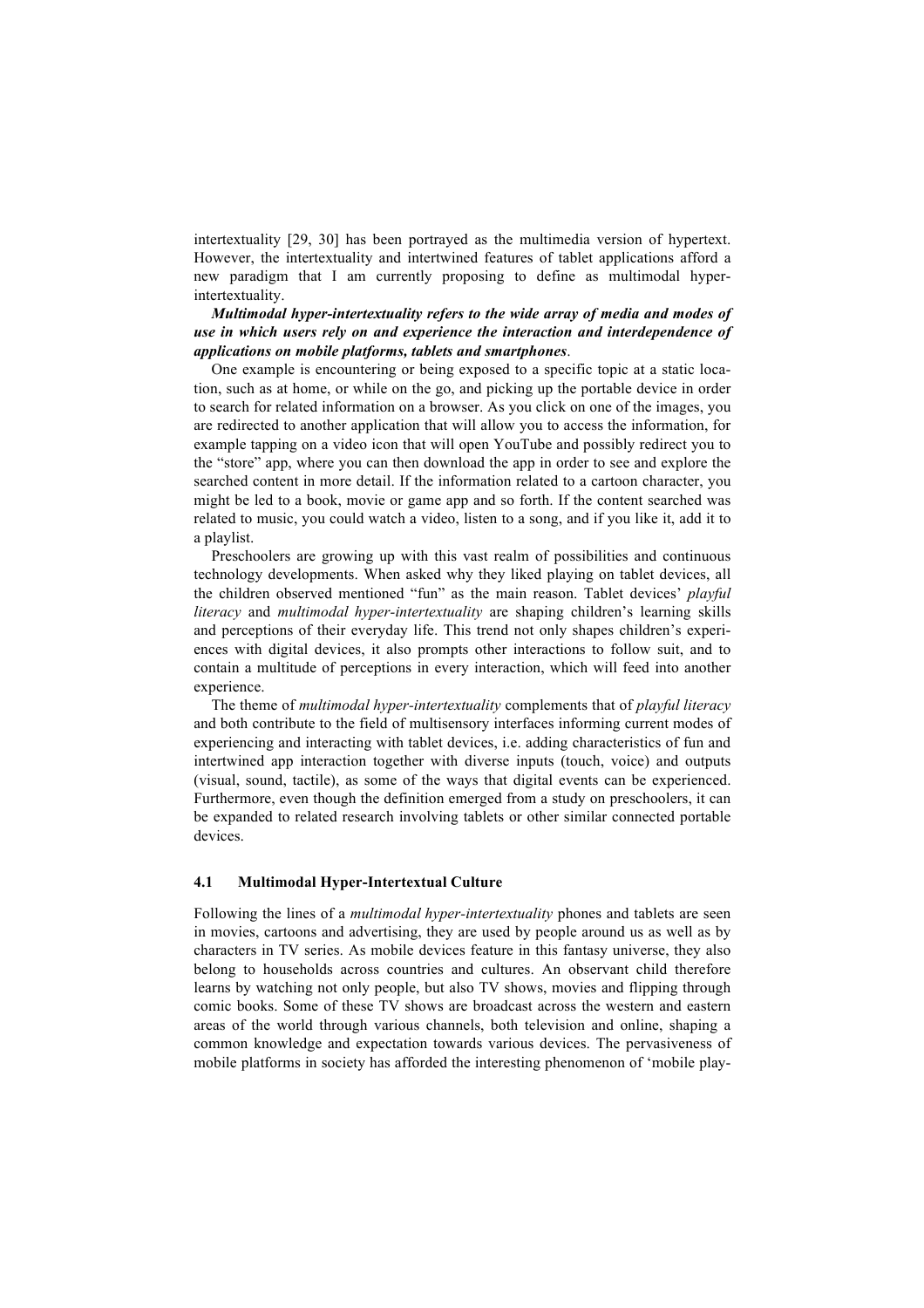ing' among a wide age group, from young children to older generations [5]. Some of the game apps have developed from a piece of software into a whole product industry. For example, *Angry Birds* [21], and *Minecraft* [22], both produced in Scandinavian countries (Finland and Sweden, respectively), have become known worldwide and have developed into assorted merchandise and products, such as cartoons, toys, and clothing, creating brand universes of their own. They evolved from digital toys to physical ones. This brand pervasiveness shapes a cross-cultural language, reinforcing a common culture as stated by Buckingham [23], "… *global brands provide an international language or 'common culture', particularly among young people*.".

In the case of the above-mentioned Angry Birds, there are 'good' characters (birds) and 'bad' characters (pigs). However, in this case, the birds' intention is to destroy the pigs and the structure protecting them. The birds are launched from a sling platform and the player has to find the right angle in order to maximize the destruction caused by each throw. Children who have played this game can identify the symbolic representation of the characters, hero and victim, or hero and villain (pigs steal birds' eggs). Both the characters (birds and pigs) and how one plays this game (dragging a digital elastic band on a sling to reach a certain angle) become recognizable and replicable in other games or toys sharing any of the similarities (sling, pigs, birds, etc.). The game design follows laws of physics and although young children do not necessarily know about angles and projectiles, they play with them on the app, eventually learning about some of these properties in an informal setting. Such specific knowledge and behavior shape a digital *common culture* and the child as an active consumer of this culture [23], developing specific physical dexterities and knowledge, as in the illustration of digital sling throwing. Some interesting questions emerge from this: How does this culture eventually shape physical interactions? How are distinct cultures appropriating digital aspects? Are there specific cultural facets that inform the choice of apps? How does a *multimodal hyper-intertextual* experience frame expectations of digital interactions?

# **5 Concluding Remarks**

The current paper contributes to the field of multisensory interfaces by introducing two key points that emerged from the pilot study regarding children's playful interactions with tablets. Acknowledging the role of fun within modes of interaction informs and broadens the field of multisensory interfaces. The concepts of *playful literacy* and *multimodal hyper-intertextuality*, which emerged from the analysis of the observations, challenge existing definitions of digital and media literacy while covering the close interaction and interrelations between modes of use of portable devices, their associated apps and their actual praxis. The purpose of presenting these definitions is to spark further discussion regarding not only children's digital (and playful) literacy, but also to provide an incentive to reflect on roles and uses of tablets in education while pushing boundaries towards acknowledging further related themes for investigation. Both definitions incite future research on how the growth of playfulness on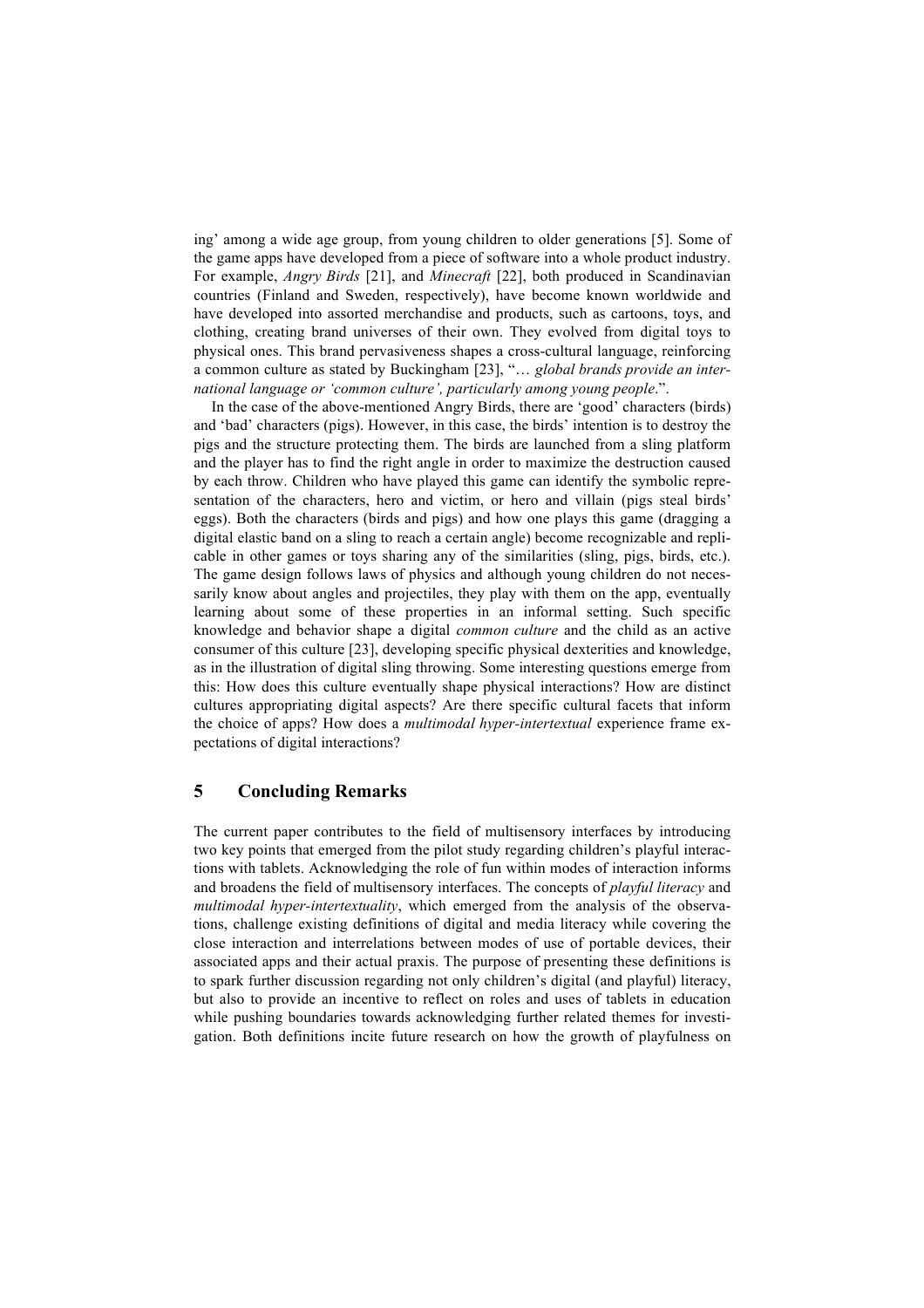portable devices is affecting expectations of digital interactions, and how it is shaping upcoming digital designs.

While tablets are being adopted as school tools, their full scope of use and impact has yet to be mapped. Observing and understanding the multiple ways pre-school children are experiencing and shaping their own concept of mobility and tablet interaction is a valuable asset for professionals from diverse areas, especially those involved in design and education. Furthermore, as digital interfaces have entered the sphere of everyday work and play, investigating how they become intertwined in cultural perceptions and expectations can guide prospective developments of interactive platforms.

**Acknowledgements .** I would like to thank all the children, pedagogues and parents from the partnering kindergarten institution in Frederiksberg, for their time and commitment to this research. I would also like to thank colleagues and reviewers, who have given valuable feedback towards this paper.

## **6 References**

- 1. Danmark Statistik: Elektronik i hjemmet, http://www.dst.dk/pukora/epub/Nyt/2014/NR227.pdf.
- 2. Fróes, I.: Dead-Until-Touched: how digital icons can transform the way we interact with information. Universal Access in Human-Computer Interaction. …. pp. 611–619 (2013).
- 3. Müller, H., Gove, J.L., Webb, J.S.: Understanding Tablet Use: A Multi-Method Exploration. Proceedings of the 14th Conference on Human-Computer Interaction with Mobile Devices and Services, Mobile HCI 2012 (2012).
- 4. Kline, S., Dyer-Witheford, N., De Peuter, G.: Digital Play: The Interaction of Technology, Culture and Marketing. McGill-Queen's University Press (2003).
- 5. 2014 Mobile Behavior Report, http://www.exacttarget.com/sites/exacttarget/files/deliverables/etmc-2014mobilebehaviorreport.pdf.
- 6. EMarketer: Tablets Most Likely to Grab Time from PCs in Japan, http://www.emarketer.com/Article/Tablets-Most-Likely-Grab-Time-PCs-Japan/1011696.
- 7. Apple Education iPad Apps, Books, and More, https://www.apple.com/education/ipad/apps-books-and-more/.
- 8. Tablet and e-learning Initiatives Around the World | Tablets For Schools, http://www.tabletsforschools.org.uk/worldwide-research/.
- 9. Tjek lige iPad'en, http://www.uvm.dk/Aktuelt/~/UVM-DK/Content/News/Udd/Folke/2011/Nov/111108-tjek-lige-ipaden.
- 10. Fróes, I.C.G.: Toyblet : A Taxonomy to Children ' s Playful Interactions with Tablets. (Forthcoming) (2015).
- 11. Chang, A., Nunez, D., Roberts, T., Sengeh, D., Breazeal, C.: Pre-pilot findings on developing a literacy tablet. Proc. 12th Int. Conf. Interact. Des. Child. - IDC '13. 471–474 (2013).
- 12. Liestøl, G.: The dynamics of convergence and divergence in digital domains. Ambivalence Towards Convergence. Digitalization and Media Change. pp. 165–178. Nordicom (2007).